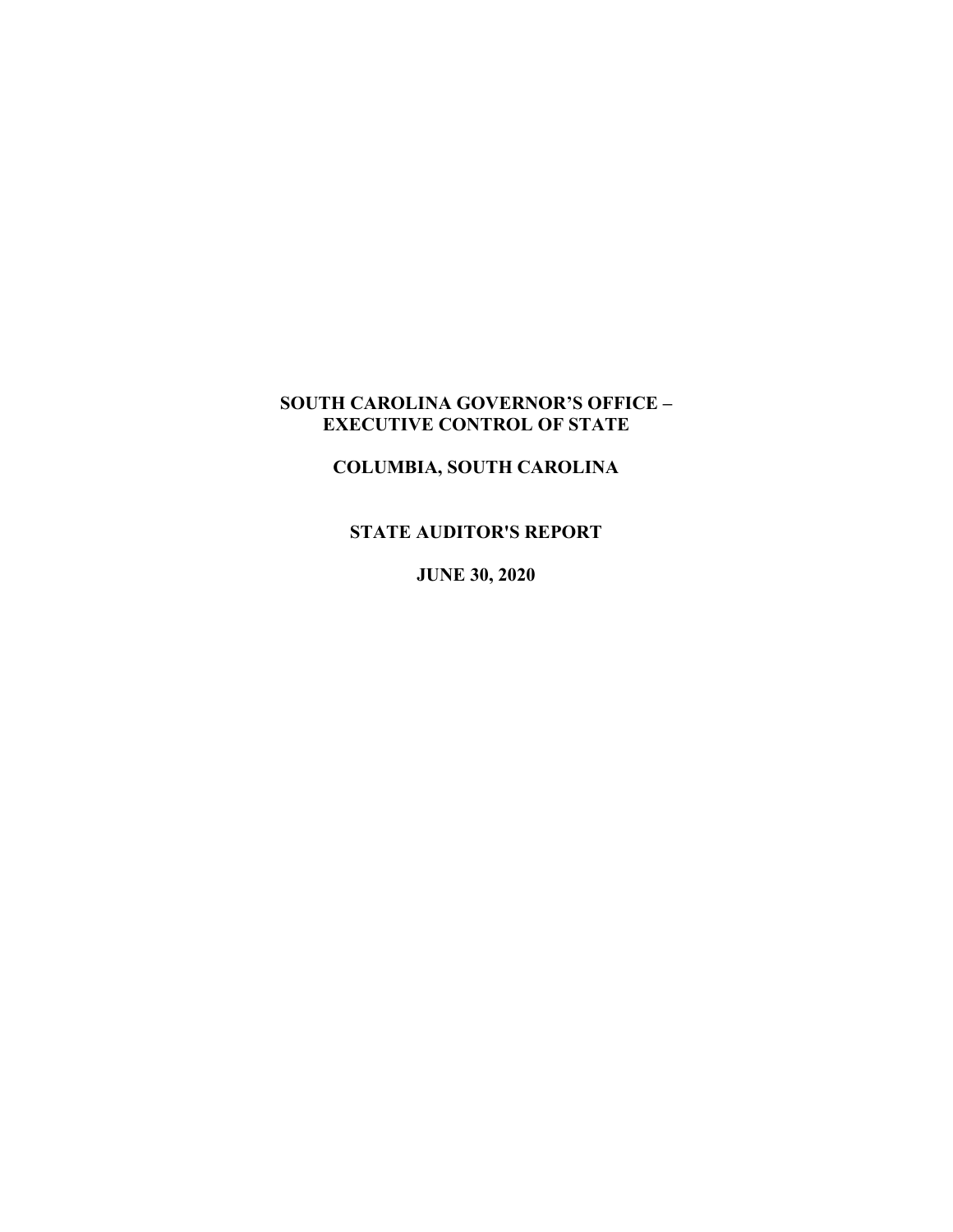

Independent Accountant's Report On Applying Agreed-Upon Procedures

May 13, 2021

Mr. Steven W. Lake, Director of Administrative Services/SCEIS South Carolina Department of Administration Columbia, South Carolina

We have performed the procedures described in Attachment 1 on the systems, processes and behaviors related to financial activity of the South Carolina Governor's Office – Executive Control of State (the Agency) for the fiscal year ended June 30, 2020. The Agency's management is responsible for the systems, processes and behaviors related to financial activity.

The Agency's management has agreed to and acknowledged that the procedures performed are appropriate to meet the intended purpose of understanding the systems, processes and behaviors related to financial activity. This report may not be suitable for any other purpose. The procedures performed may not address all the items of interest to a user of this report and may not meet the needs of all users of this report and, as such, users are responsible for determining whether the procedures performed are appropriate for their purposes.

We were engaged by the Agency to perform this agreed-upon procedures engagement and conducted our engagement in accordance with attestation standards established by the American Institute of Certified Public Accountants. We were not engaged to and did not conduct an examination or review engagement, the objective of which would be the expression of an opinion or conclusion, respectively, on the systems, processes and behaviors related to financial activity of the Agency for the year ended June 30, 2020. Accordingly, we do not express such an opinion or conclusion. Had we performed additional procedures other matters might have come to our attention that would have been reported to you.

The concept of materiality does not apply to findings to be reported in an agreed-upon procedures engagement. Therefore, all findings from the application of the agreed-upon procedures must be reported unless the definition of materiality is agreed to by the Agency's management. Management of the Agency has agreed that the following deficiencies will not be included in the State Auditor's Report on Applying Agreed-Upon Procedures:

- Errors of less than \$1,000 related to cash receipts and non-payroll cash disbursements transactions.
- Errors of less than \$1,000 related to reporting packages.

We are required to be independent of the Agency and to meet other ethical responsibilities, in accordance with the relevant ethical requirements related to our agreed-upon procedures engagement.

This report is intended solely for the information and use of the management of the South Carolina Governor's Office – Executive Control of State, and is not intended to be, and should not be, used by anyone other than these specified parties. However, this report is a matter of public record and its distribution is not limited.<br> $\sqrt{\text{length}}$ 

George L. Kennedy, III, CPA State Auditor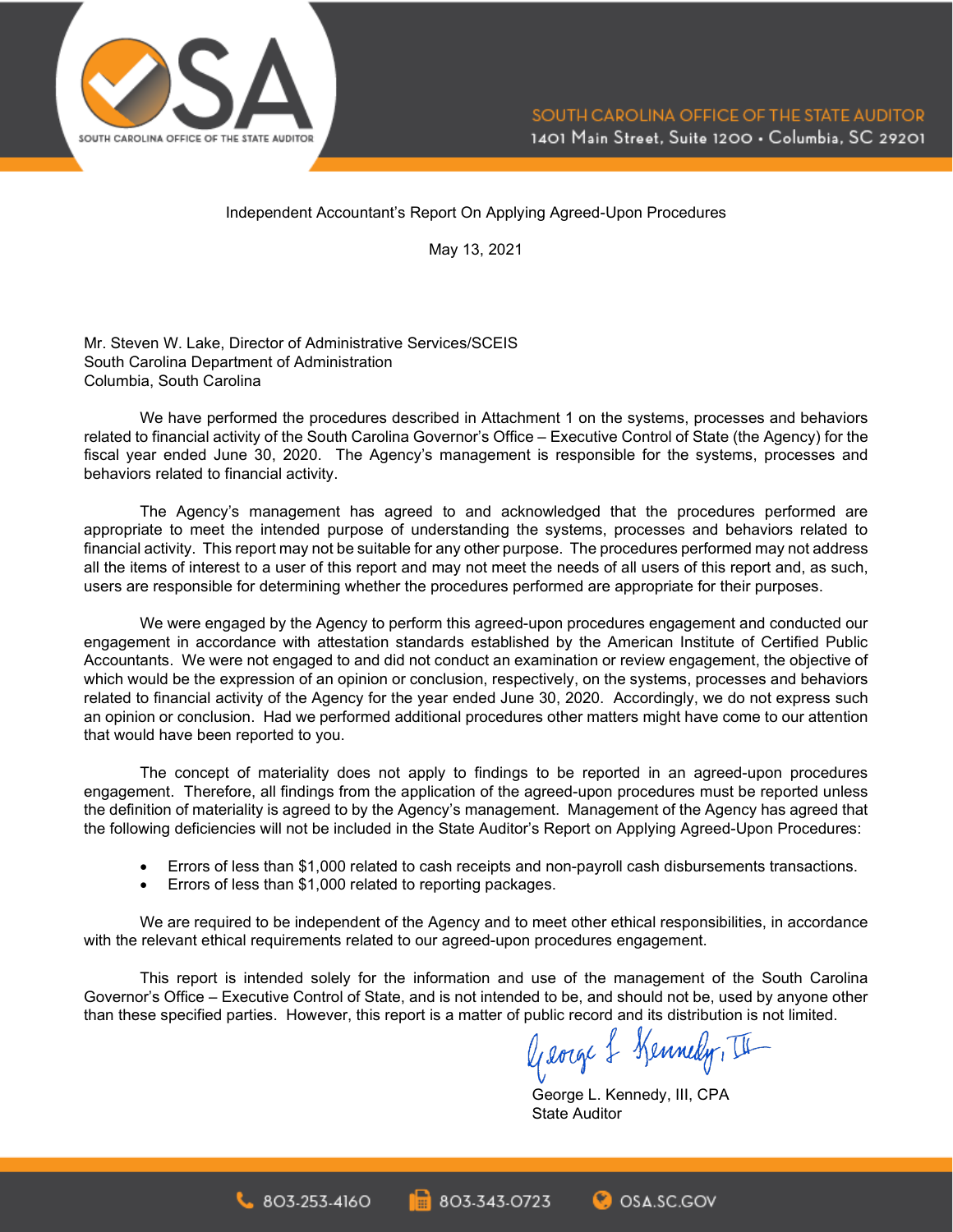#### **South Carolina Office of The State Auditor**

**Agreed - Upon Procedures Related to the South Carolina Governor's Office – Executive Control of State (D05)**

#### **Cash Disbursements/Non-Payroll Expenditures**

- 1. Haphazardly select five purchasing card transactions from the Comptroller General's (CG) listing of purchasing card transactions for fiscal year 2020 and inspect supporting documentation to determine:
	- The cardholder is an authorized user and individual credit limits have been properly approved in accordance with Agency policies.
	- The purchase is authorized based on the cardholder's job title/position
	- The monthly purchase summary was submitted along with applicable receipts and signed by both the supervisor and cardholder or purchase was approved and signed electronically through the Bank of America Works program.
	- The purchase did not exceed the single transaction limit or the individual credit limit and there was no indication of transaction splitting.
- 2. Haphazardly select five attorney payments to determine if the payments were properly approved by the Attorney General's Office, did not exceed the approved limit, and were for services within the approved time period.

#### **Finding**

We observed the Agency paid \$1,110 to an attorney who was not approved by the South Carolina Attorney General.

#### **Management Response**

The Agency acknowledges that there was one instance in which an invoice from a law firm approved by the Attorney General's Office included time entries of an attorney who was not specifically listed on the Form 1 approved by the Attorney General's Office. The Attorney General's Office also serves as counsel of record for the Governor in this matter. The approved attorneys asked another attorney associated with the approved firm who had a lower hourly rate to assist temporarily with a specific project in an effort to reduce costs. This attorney did not serve as counsel of record in this case and is no longer with the approved firm. Nevertheless, outside counsel was notified that the addition of other attorneys with the approved firm as counsel for the Governor may require separate approval from the Attorney General's Office. The approved firm subsequently wrote-off time entries on future invoices in an amount greater than or equal to the cited portion.

The Department of Administration's Admin Services Finance management has reviewed this finding with Accounts Payable staff to ensure attorneys listed on the invoice are matched against the Attorney General's approval form prior to payment.

#### **Payroll**

3. Haphazardly select five employees hired during the fiscal year to determine if the employees were added to the payroll in accordance with the Agency's policies and procedures and that the employee's first paycheck was properly calculated in accordance with applicable State law.

We found no exceptions as a result of the procedure.